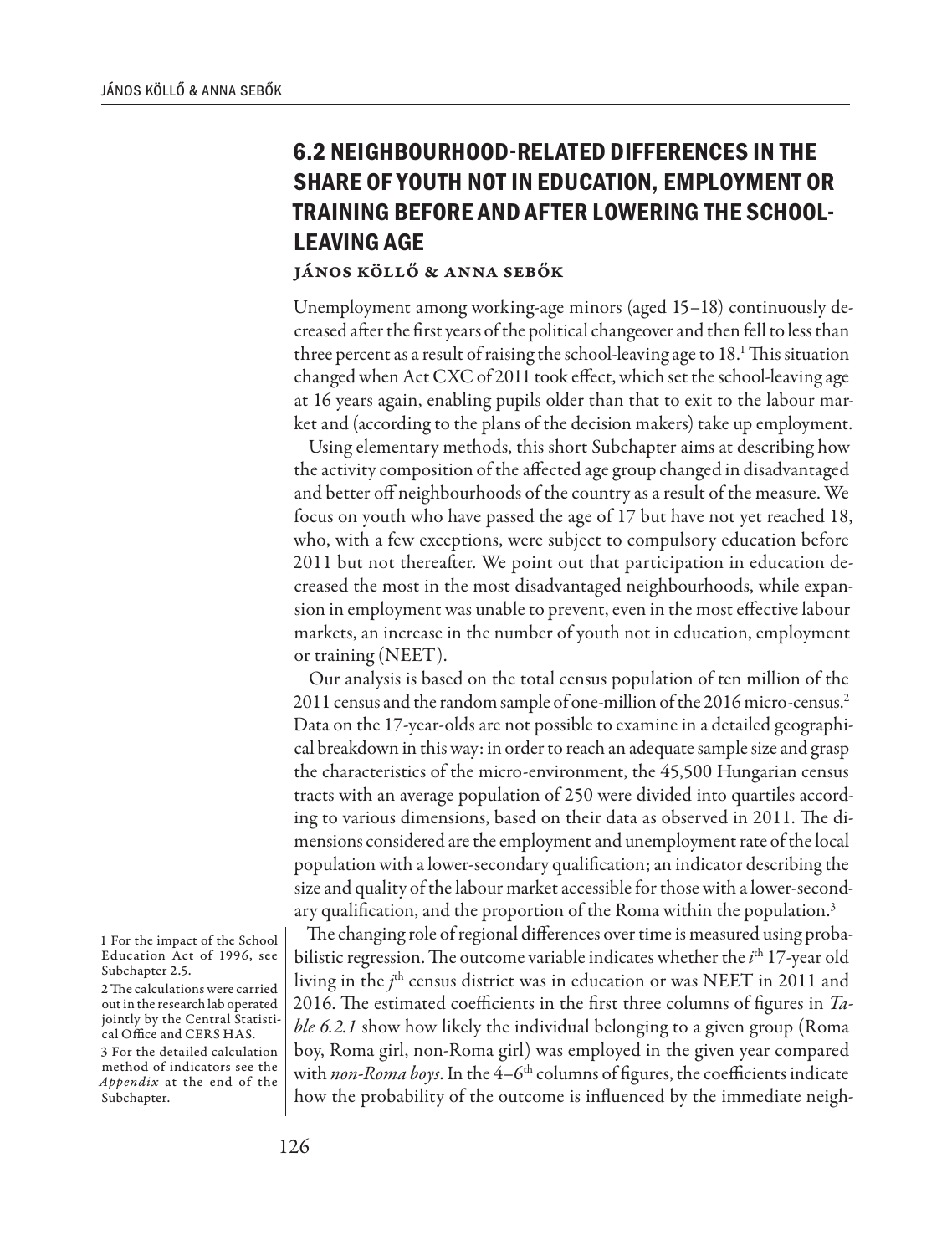bourhood belonging to the second, third or fourth worst census tract quartile  $(Q_2, Q_4)$  instead of the best quartile  $(Q_1)$  determined by the 2011 indicator (employment rate, unemployment rate, etc.).

|                                           | Roma    | Non-         | Roma    | Census tract quartiles |         |         |          |       |      |
|-------------------------------------------|---------|--------------|---------|------------------------|---------|---------|----------|-------|------|
| Census tract<br>indicator                 | boy     | Roma<br>girl | girl    | 2.                     | 3.      | 4.      | Constant | $R^2$ | N    |
| <b>Employment rate</b>                    |         |              |         |                        |         |         |          |       |      |
| 2011                                      | $-10.8$ | $-0.4$       | $-29.2$ | $-0.0$                 | $-0.4$  | $-4.0$  | 99.2     | 0.11  | 9358 |
|                                           | (4.5)   | (1.5)        | (9.3)   | (0.1)                  | (1.5)   | (5.8)   |          |       |      |
| 2016                                      | $-25.4$ | 0.0          | $-26.0$ | 0.1                    | $-3.0$  | $-12.7$ | 97.6     | 0.14  | 7464 |
|                                           | (9.6)   | (1.2)        | (8.9)   | (0.2)                  | (4.5)   | (12.5)  |          |       |      |
| Unemployment rate                         |         |              |         |                        |         |         |          |       |      |
| 2011                                      | $-12.1$ | $-0.4$       | $-30.3$ | $-0.5$                 | $-1.0$  | $-3.0$  | 99.5     | 0.10  | 9358 |
|                                           | (5.1)   | (1.5)        | (9.6)   | (1.5)                  | (2.6)   | (4.5)   |          |       |      |
| 2016                                      | $-29.3$ | 0.1          | $-30.3$ | $-2.3$                 | $-4.3$  | $-10.1$ | 98.3     | 0.12  | 7464 |
|                                           | (11.3)  | (0.3)        | (10.5)  | (3.7)                  | (6.1)   | (10.4)  |          |       |      |
| Quality of the labour market <sup>a</sup> |         |              |         |                        |         |         |          |       |      |
| 2011                                      | $-12.8$ | $-0.4$       | $-30.8$ | $-0.5$                 | $-0.9$  | $-1.9$  | 99.6     | 0.10  | 9358 |
|                                           | (5.4)   | (1.8)        | (9.8)   | (1.4)                  | (2.5)   | (4.4)   |          |       |      |
| 2016                                      | $-30.7$ | 0.1          | $-31.4$ | $-1.7$                 | $-3.9$  | $-7.1$  | 98.2     | 0.11  | 7464 |
|                                           | (11.9)  | (0.2)        | (10.9)  | (2.2)                  | (5.1)   | (8.8)   |          |       |      |
| Proportion of the Roma                    |         |              |         |                        |         |         |          |       |      |
| 2011                                      | $-10.3$ | $-0.4$       | $-28.5$ | $-3.6$                 | $-3.6$  | $-4.1$  | 95.2     | 0.11  | 9358 |
|                                           | (4.3)   | (1.5)        | (9.0)   | (4.9)                  | (5.1)   | (6.5)   |          |       |      |
| 2016                                      | $-25.6$ | 0.2          | $-26.3$ | $-7.2$                 | $-10.1$ | $-10.8$ | 86.1     | 0.13  | 7464 |
|                                           | (9.6)   | (0.4)        | (8.9)   | (6.0)                  | (9.2)   | (10.8)  |          |       |      |

Table 6.2.1: The impact of gender, ethnic group and neighbourhood characteristics on participation in education, 2011, 2016 (probabilistic regression)

<sup>a</sup> See the *Appendix* at the end of the Subchapter.

Sample: 17-year-old residents of the census tracts observed in both the 2011 census and the 2016 micro-census. A Roma is defined as someone who identifies themselves as Roma first or secondly when asked about ethnicity or speaks Roma, Boyash or Romani as a first or second language.

*N* = the number of individuals observed. Coefficients were multiplied by one-hundred, *t*-values are provided in brackets.

Roma and non-Roma youngsters are differentiated between because the former attend much worse basic and secondary schools on average compared with the non-Roma, their immediate neighbourhood is less likely to encourage them to complete their education, or their families are less likely to afford the additional costs of learning and thus they are more inclined or forced to drop out of education. In the strongly segregated and typically bad quality "Roma schools" these effects are further magnified.

Please note that, for 2011 the equations are estimated only for the subset of census tracts also observed in the micro-census.  $Q_1 - Q_4$  groups contain *the same* census tracts in 2011 as in 2016. (Results concerning the total sample of the census are similar.)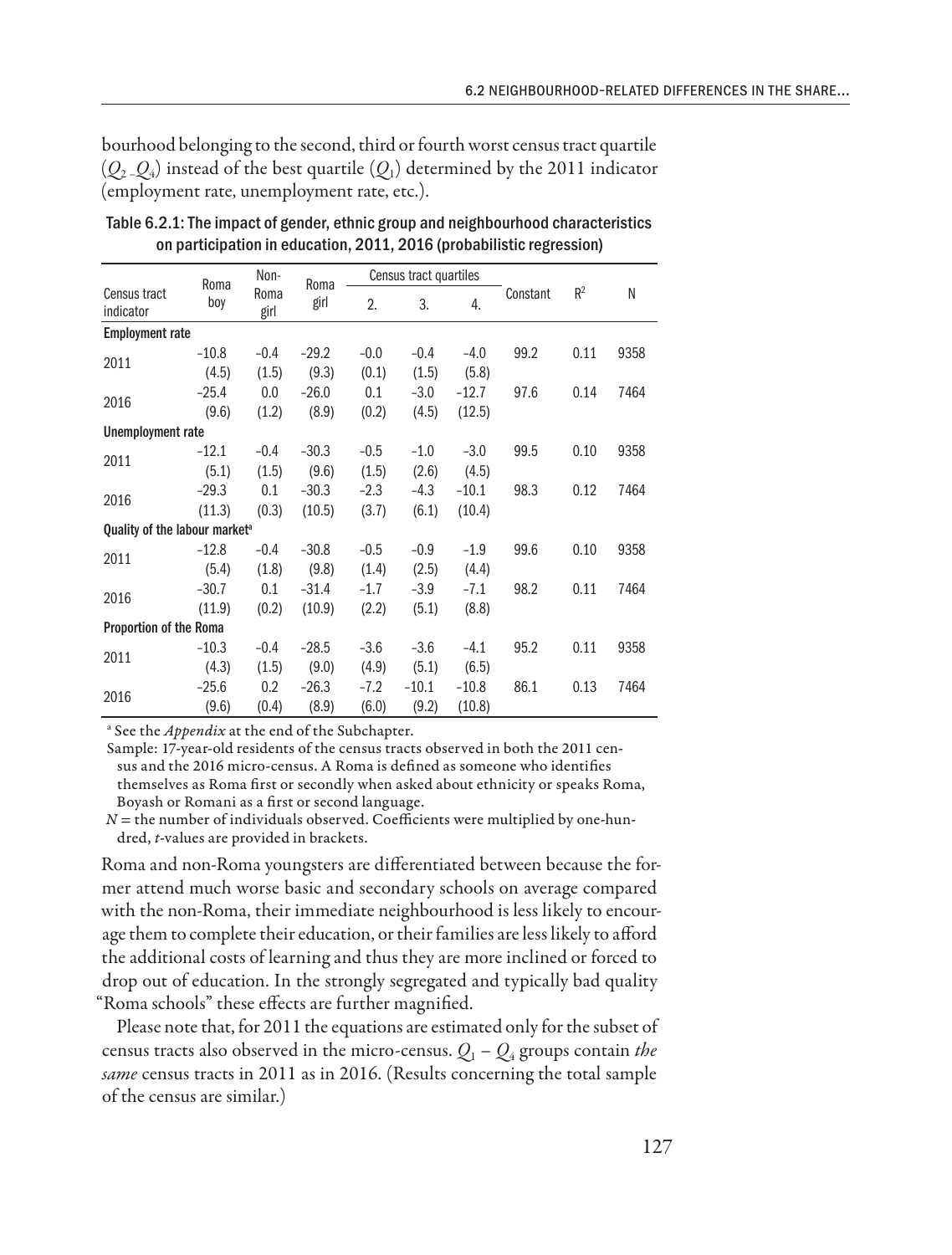Apparently, there is no significant difference in the participation of non-Roma boys and non-Roma girls either in 2011 or in 2016. A much (about thirty percentage points) smaller proportion of Roma girls attended school in 2011 but their situation did not change until 2016 and even slightly improved compared with non-Roma girls. However, there is an enormous decline among Roma boys, who were 10–13 percentage points less likely to attend school in 2011 and their disadvantage had increased to 25–31 percentage points by 2016.4

Considering neighbourhood characteristics, a similar pattern is seen in the first three blocks of the Table: participation in education was already (2–4 percentage points) lower in 2011 in the quartile the most disadvantaged, based on the given indicator, than in the best quartile. However, this lag had become much more dramatic (7–13 percentage points, depending on the neighbourhood indicator considered) by 2016, when comparing individuals of the same gender and ethnicity.

The constants of the equations measure the participation in education of non-Roma boys living in the best neighbourhood: even this indicator deteriorated by one to one and a half percentage points.

In the lowest block of the Table, census tracts were divided into quartiles according to the proportion of the Roma in the population in 2011. This does not have an impact on the coefficients obtained with individual variables. Participation in education was increasingly low towards the fourth quartile in 2011 and also – to a far greater extent – in 2016. Controlled for ethnicity, these results suggest participation of non-Roma youth also decreased significantly in census tracts with a high proportion of the Roma.

The values of constants in the equations are also different from those in the first three blocks. The low share (practically zero in the first quartile) of the Roma does not, in itself, guarantee high participation in education and the share of boys attending school also declined in these (primarily rural) quartiles.

The dependent variable of the similarly structured *Table 6.2.2* is NEET (not in education, employment or training) status. The estimations using the four indicators, yielding similar results are not described, only the calculation relying on quartiles based on the 2011 employment rate is presented, this time focusing more on NEET levels in 2016.

The probability of a 17-year-old Roma boy living in the worst census tract quartile not being in education, employment or training is estimated at 14.8 per cent  $(11.3 + 3.0 + 0.5)$  in 2011. Calculated similarly, the probability is at 38.7 per cent in 2016, which is essentially the same as the actually observed figure in the given population (38.5 per cent).<sup>5</sup> Although our estimations are not pinpoint accurate (as revealed by the relatively low explanatory power of the equations), they are sufficiently reliable to show that the proportion of the 17-year-olds attending school decreased significantly between 2011 and

4 The estimated value depends on which census tract indicators were controlled for when assessing individual effects.

5 Please note that estimations using weighted and unweighted population figures hardly differ, which is explained by the fact that the census tracts were defined by taking into account the workload of census takers and thus their size is fairly similar.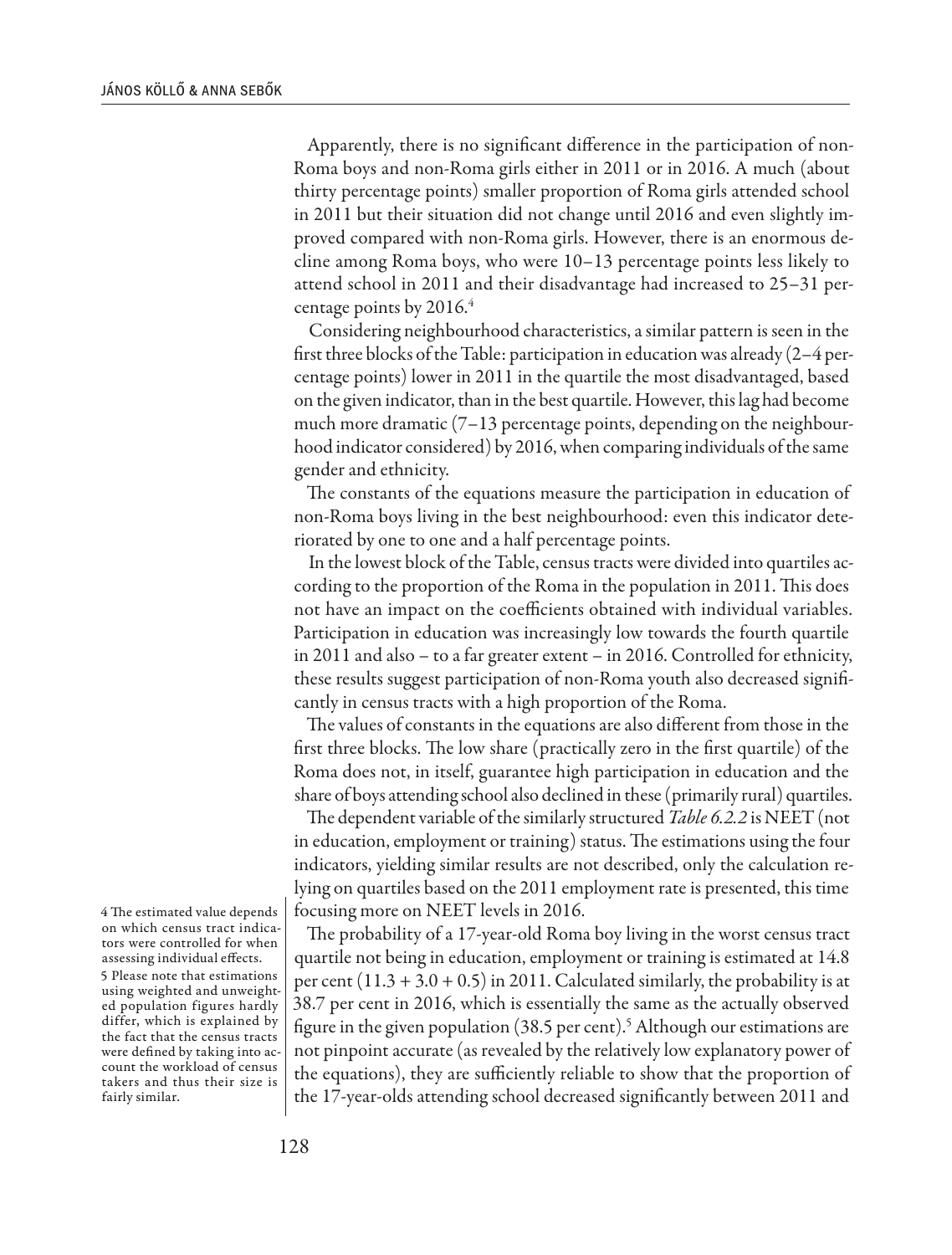2016, which was hardly offset by the increase in employment. As regards the social consequences, it is especially worrying that by 2016 the proportion of Roma boys living in a disadvantaged neighbourhood, not in education, employment or training had increased to an alarmingly high level (at least double the 2011 level). In 2016, four out of ten such youth were not in education, employment or training.

|                           | Roma   | Non-         | Roma   | Census tract quartiles |       |        |          |       |      |
|---------------------------|--------|--------------|--------|------------------------|-------|--------|----------|-------|------|
| Census tract<br>indicator | boy    | Roma<br>girl | girl   | 2.                     | 3.    | 4.     | Constant | $R^2$ | N    |
| <b>Employment rate</b>    |        |              |        |                        |       |        |          |       |      |
| 2011                      | 11.3   | 0.5          | 30.4   | 0.4                    | 0.9   | 3.0    | 0.5      | 0.10  | 9358 |
|                           | (4.9)  | (1.8)        | (9.7)  | (1.5)                  | (2.3) | (4.4)  |          |       |      |
|                           | 28.5   | 0.5          | 31.3   | 2.1                    | 3.7   | 9.3    | 0.9      | 0.13  | 7464 |
| 2016                      | (11.2) | (0.9)        | (10.9) | (3.8)                  | (5.7) | (10.2) |          |       |      |

| Table 6.2.2: The effect of gender, ethnicity and certain neighbourhood           |
|----------------------------------------------------------------------------------|
| characteristics on NEET status (not in education, employment or training), 2011, |
| 2016 (probabilistic regression)                                                  |

Sample: 17-year-old residents of the census tracts observed in both the 2011 census and the 2016 micro-census. A Roma is defined as someone who identifies themselves as Roma first or secondly when asked about ethnicity or speaks Roma, Boyash or Romani as a first or second language.

 $N$  = the number of individuals observed. Coefficients were multiplied by one-hundred, *t*-values are provided in brackets.

## Appendix

## Definition of the census tract indicators

*Employment rate*. The proportion of those engaged in a gainful activity during the week preceding the interview within the working age population. Those who were not working that week but were temporarily away from work are also regarded as employed.

*Unemployment rate.* Unemployed is defined as someone who does not work, were actively seeking employment during the month preceding the interview and would be able to take up a job if found. Their number is compared with the active age population.

*The proportion of the Roma.* A Roma is defined as someone who identifies themselves as Roma first or secondly when asked about ethnicity or speaks Roma, Boyash or Romani as a first or second language. Their number is compared with the active age population.

*Indicator for the quality of the labour market.* The labour market for a census tract population with certain educational attainment is described with an indicator ( $Q = V/A$ ), where *V* is the number of jobs profitably accessible for an individual from their census tract and A is the number of competitors for whom these jobs are also accessible. A job is considered accessible if